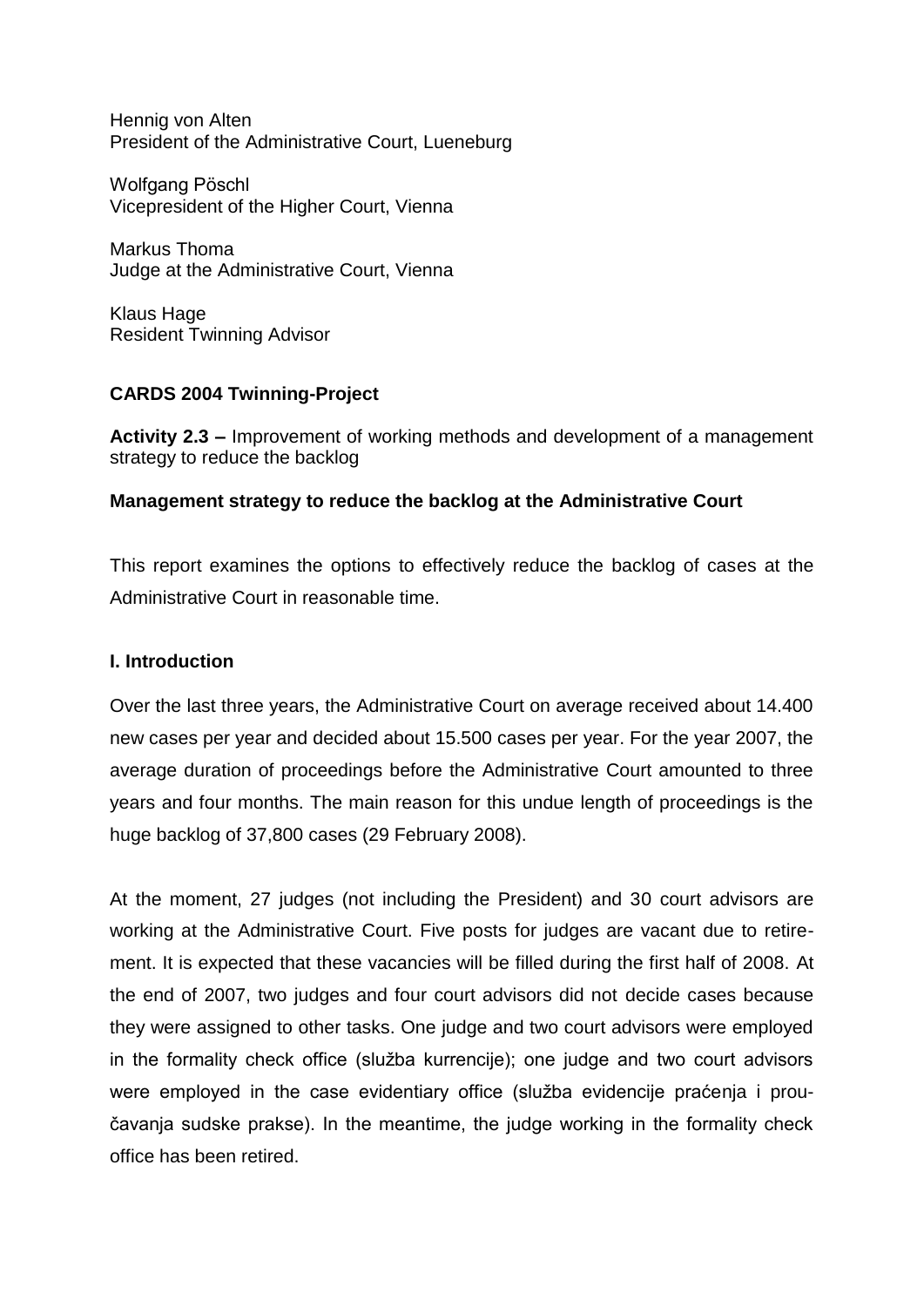## **II. Assumptions**

The proposed management strategy to reduce the backlog is based on the following assumptions:

1. The number of new cases will not significantly decrease in the coming years.

This prognosis is based on the relatively stable numbers of new cases over the last three years. The number of new cases could even increase in the near future. This mainly depends on how many summary proceedings will be filed, once the new Law on General Administrative has entered into force. The actual draft for a new Law on General Administrative Procedure for the first time introduces summary proceedings to administrative court procedure. How many of these proceedings will be brought to the court can not yet be predicted.

2. The number of cases decided per judge/court advisor will not significantly increase in the coming years.

According to the Framework standards for the workload of judges from 11 June 2007 the annual workload of judges amounts to 270 cases. The workload for court advisors is the same (cp. No XII Para 1 of the annual work schedule for judges and court advisors for 2008). The new Framework standards from June 2007 lowered the workload from 280/year to 270/year because of the increasing complexity of cases. In 2007 – thus still under the old workload standard – judges and court advisors (not counting judges and court advisors assigned to the formality check office or the case evidentiary office) averaged 283 cases/year (15.874 solved cases divided by 56 judges/court advisors).

The expert team could not conduct a detailed analysis of the yearly workload, because this was not possible in the available time and under the available budget. Based on discussion with judges and the observations by experts, no hints were discovered that the annual workload is unrealistically low. During their missions to Zagreb the experts gained the impression that judges and court advisors have to work hard to fulfil their monthly quota of cases. Furthermore, a comparison with the annual workload for administrative judges in Austria and Germany shows that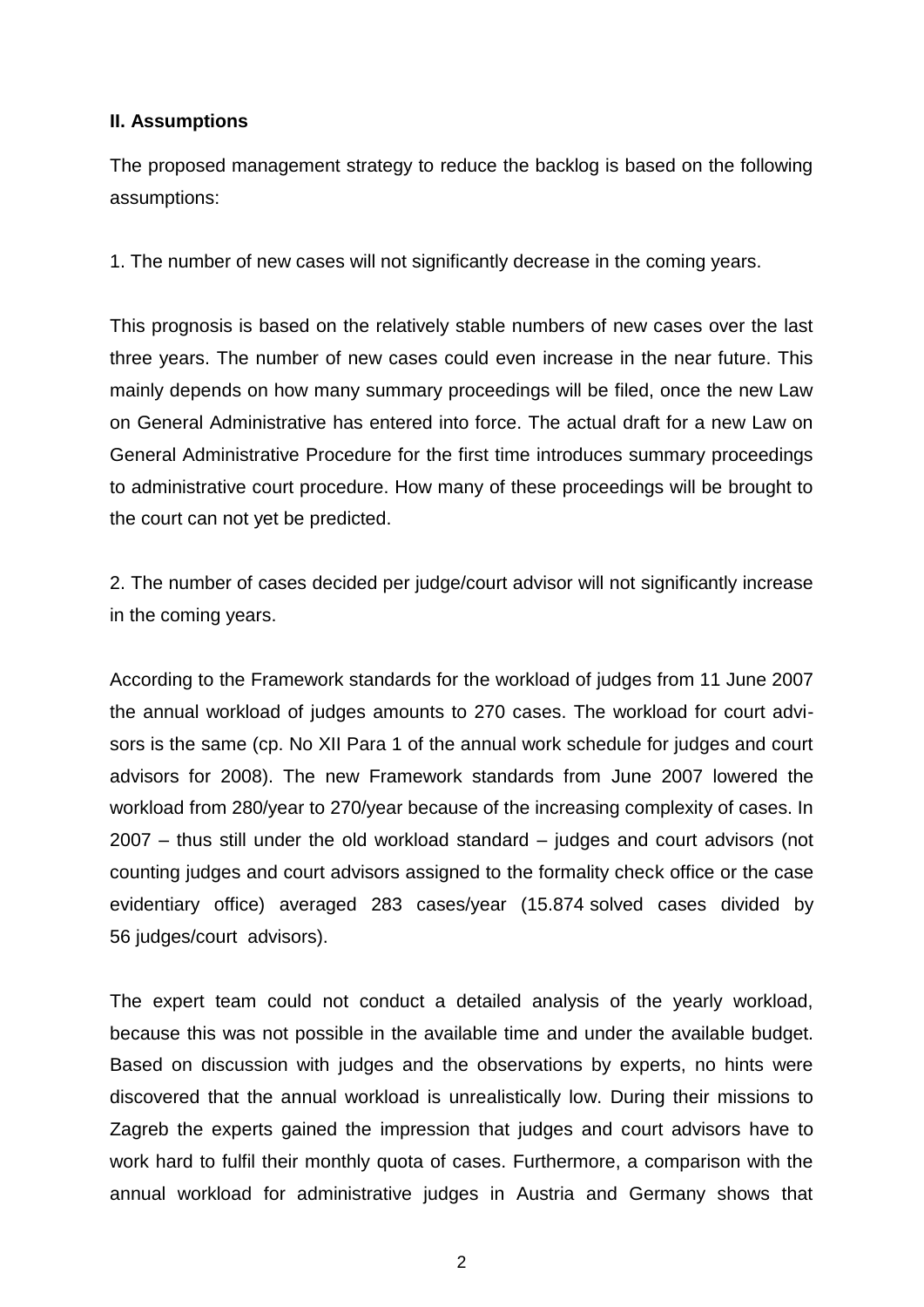administrative judges in these countries do not solve more cases than their Croatian colleagues.

In order to raise the efficiency of judicial review the expert team in its report from 31 March 2008 ("Recommendations for short term and mid term changes concerning the organization of and working methods at the Administrative Court") also recommended an optimization of working methods of judges and court advisors (cp. pages 6 to 9). If these recommendations are implemented, a moderate increase of the number of decided cases per judge/court advisor can be expected. However, the effect of these measures is not yet quantifiable. Therefore, all calculations in this report are based on the assumption that judges and court advisors at the Administrative Court will continue to decide 280 cases/year on average.

3. The new Law on Administrative Disputes will not enter into force before July 2011.

This assumption is based on the following schedule: The working group will prepare the draft until mid-November 2008. Afterwards, the draft has to be translated to Croatian (until mid-January 2009). The legislative procedure (consultation with other ministries, parliamentary proceedings) is calculated to last about one year. After the decision of the Sabor, a transition period of about 18 months is needed to set up new first instance courts (acquiring of court buildings, selection of new staff etc.)

4. The national budget for 2008 does not provide funds for additional judges and court advisors.

# **III. Management strategy to reduce the backlog**

## **1. Goal**

The goal of the reduction of the backlog is to enable the Administrative Court to decide pending cases "within a reasonable time" as demanded by Art. 6 of the European Convention on Human Rights which is part of the EU acquis communautaire. A generally accepted definition in which time a case has to be decided in order to meet this requirement does not exist. The European Court of Human Rights always looks at the circumstances of the individual case in order to decide whether a case was

3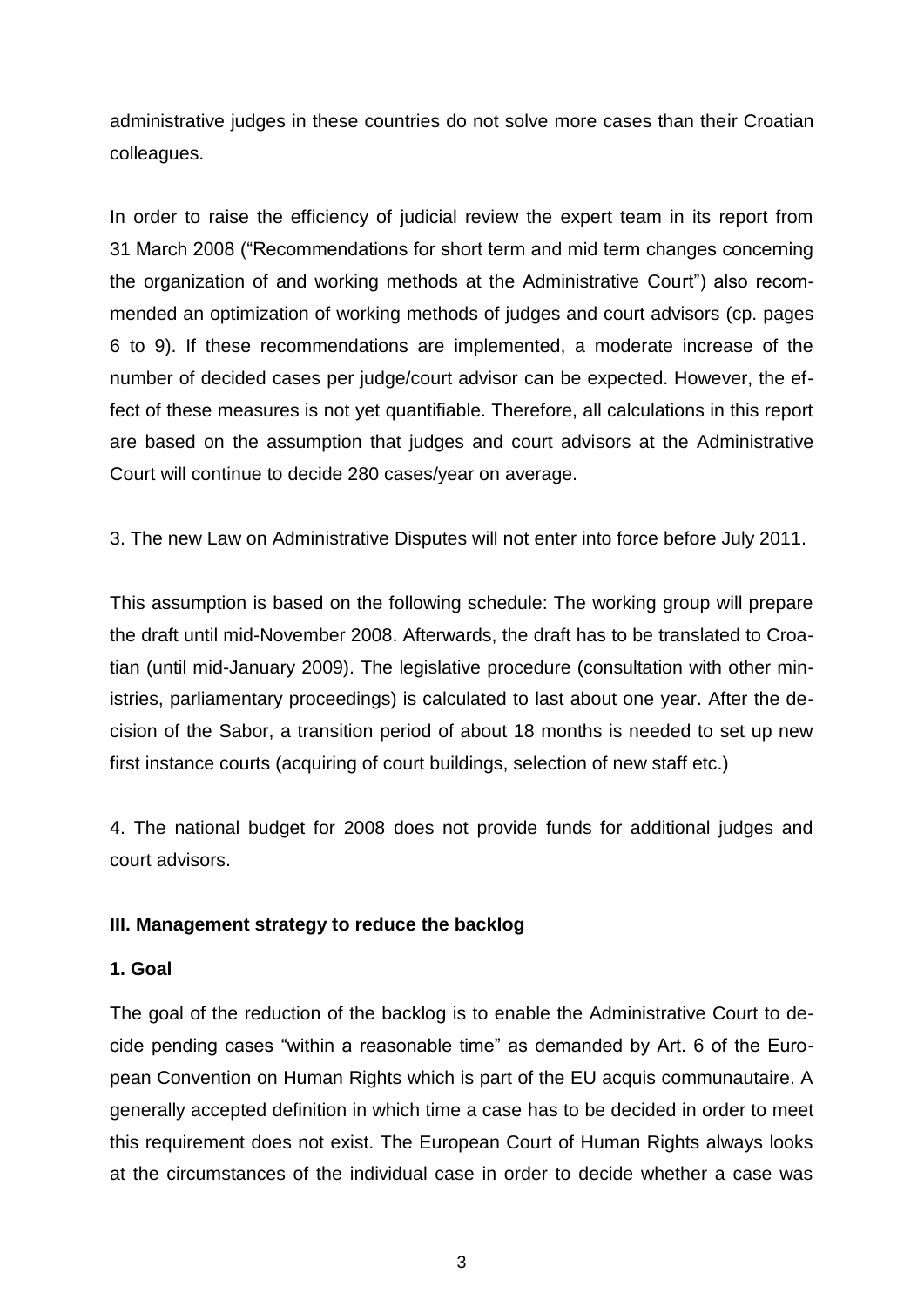decided within a reasonable time. This approach can not be applied to the matter in question. In order to develop a management strategy to reduce the backlog it has to be defined, within which time limit average cases should be decided.

The expert team proposes that the duration of court proceedings should not exceed one year per court instance.

## **2. Necessary measures**

The above defined goal can only be achieved if the number of pending cases does not exceed the number of cases decided within one year. Therefore, the existing backlog has to be reduced until this point is reached.

a) As a first step, the expert team proposes to reduce the existing backlog from 37.800 to 20.000 cases by the end of June 2011. This means that until June 2011 the number of decided cases has to exceed the number of new cases by 18.000. Considering assumptions 1 and 2, this will require the appointment of 17 additional judges/court advisors:

- Based on assumptions 3 and 4 the envisaged reduction would have to be achieved between January 2009 and June 2011 (= 30 months). This amounts to 7.200 additional cases/year; 7.200 each in 2009 and 2010 plus 3.600 in the first half of 2011  $(2 \times 7.200 + 3.600 = 18.000)$ .

- The statistical data for the last three years shows that the number of decided cases already now exceeds the number of new cases by about 1.100 cases/year. This number has to be deducted from the number of additional cases/year, so that 6.100 additional cases/year remain  $(7.200 - 1.100 = 6.100)$ .

- Based on the assumption that every judge/court advisor on average decides 280 cases/year (see assumption 2), 22 additional judges/court advisors are needed to achieve the above defined reduction  $(6.100 : 280 = 22)$ .

- The number of 22 additional judges/court advisors can be reduced by five, if the formality check office is dissolved and if the number of persons working in the case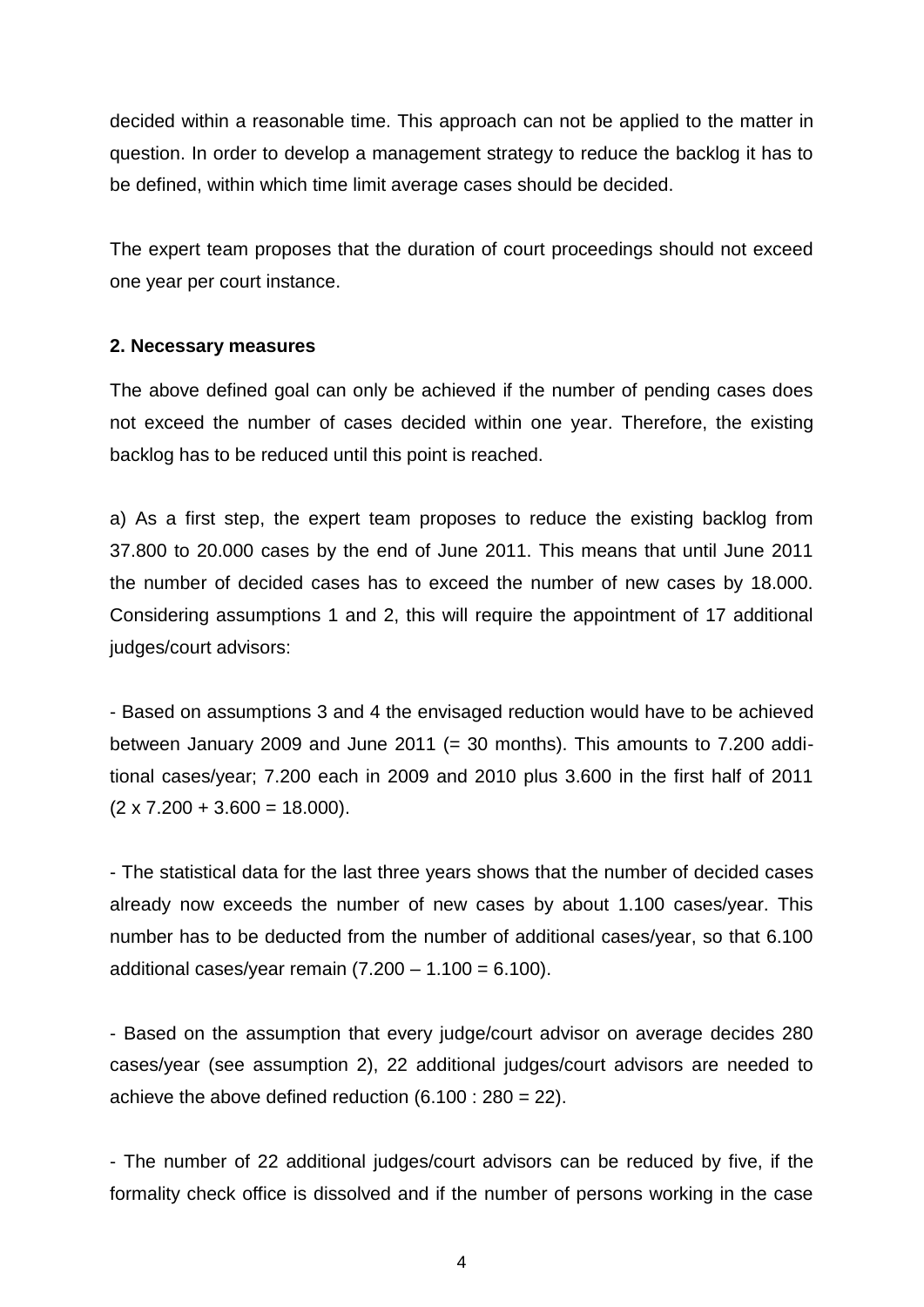evidentiary office is reduced from three to one. Persons in these offices do not decide on cases. For further details concerning this recommendation, please refer to the report from 31 March 2008 (pages 3 to 5). If this recommendation is implemented "only" 17 additional judges/court advisors have to be appointed  $(22 - 5 = 17)$ .

b) If step 1 is implemented as suggested, about 20.000 cases would remain at the end of June 2011. This would amount to around 260 cases per judge/court advisor (20.000 cases : 78 judges/court advisors = 260; 78 judges/court advisors = 62 "old" judges/court advisors minus one "old" judge for the case evidenciary office plus 17 "new" judges/court advisors). The remaining cases would be distributed as follows:

- About 14.000 cases would stay at the Administrative Court, which after the entering into force of the new ZUS would function as a second instance court. For these cases the old ZUS would apply.

- The 6.000 "youngest" cases would be transferred to the new first instance court. Otherwise the new courts could not start to work immediately, because they would have to wait for incoming cases. For the transferred cases the new ZUS would apply. Judges and court advisors at the new first instance courts should apply the new ZUS from the beginning.

The expert team realizes that the Administrative Court does not need 78 judges and court advisors anymore, should a two tier jurisdiction be implemented as proposed under component I of this project (cp. Strategy paper for the drafting of a new law on Administrative Disputes). Since judges can not be transferred to another court against their will, the reduction could be implemented in the following way:

- The number of court advisors could be reduced by appointing some of them as a judge at one of the new first instance administrative courts or by transferring them to one of these courts.

The number of judges could be reduced by not replacing judges who go into retirement: Altogether, 11 judges will be retired in the years 2012 to 2016, among them eight who will be retired in 2012 and 2013.

5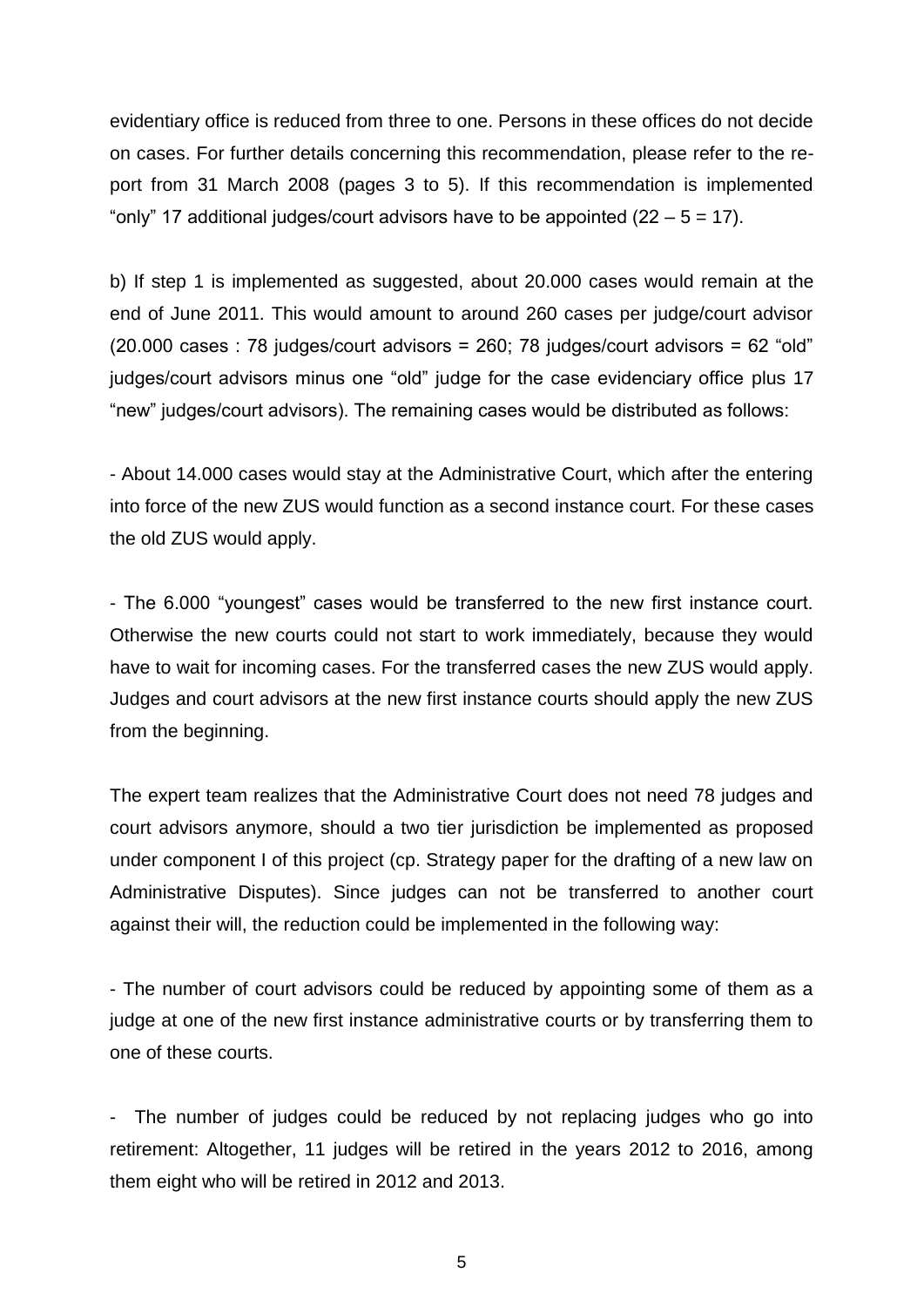The expert team further realizes that the hiring of new judges and court advisors at a first glance seems to contradict Croatia's efforts to reduce or at least not to enhance the number of civil servants and judges. However, regarding this question not all branches of government and the judiciary can be treated alike: An overview prepared by the Association of European Administrative Judges (AEAJ) shows that compared to most other European states Croatia has a significantly low number of administrative judges in proportion to its population. This is shown in the following table:

| Country   | Proportion of administrative |
|-----------|------------------------------|
|           | judges to population         |
|           |                              |
|           |                              |
| Croatia   | about 1:136,000              |
| Austria   | about 1:28,000               |
|           |                              |
| Estonia   | about 1:52,000               |
|           |                              |
| Finland   | about 1:35,000               |
| France    | about 1:53,000               |
|           |                              |
| Germany   | about 1:36,000               |
|           |                              |
| Greece    | about 1:100,000              |
|           |                              |
| Italy     | about 1:131.000              |
| Latvia    | about 1:47.000               |
|           |                              |
| Luxemburg | about 1:33,000               |
|           |                              |
| Poland    | about 1:74,000               |
| Slovenia  | about 1:50,000               |
|           |                              |
| Sweden    | about 1:26,000               |
|           |                              |

#### **IV. Alternatives**

The appointment of additional judges/court advisors is without alternative if the backlog is to be reduced within reasonable time. For example, if only the recommendations concerning the formality check office and the case evidentiary office are implemented, the backlog would have to be reduced by 21.000 cases to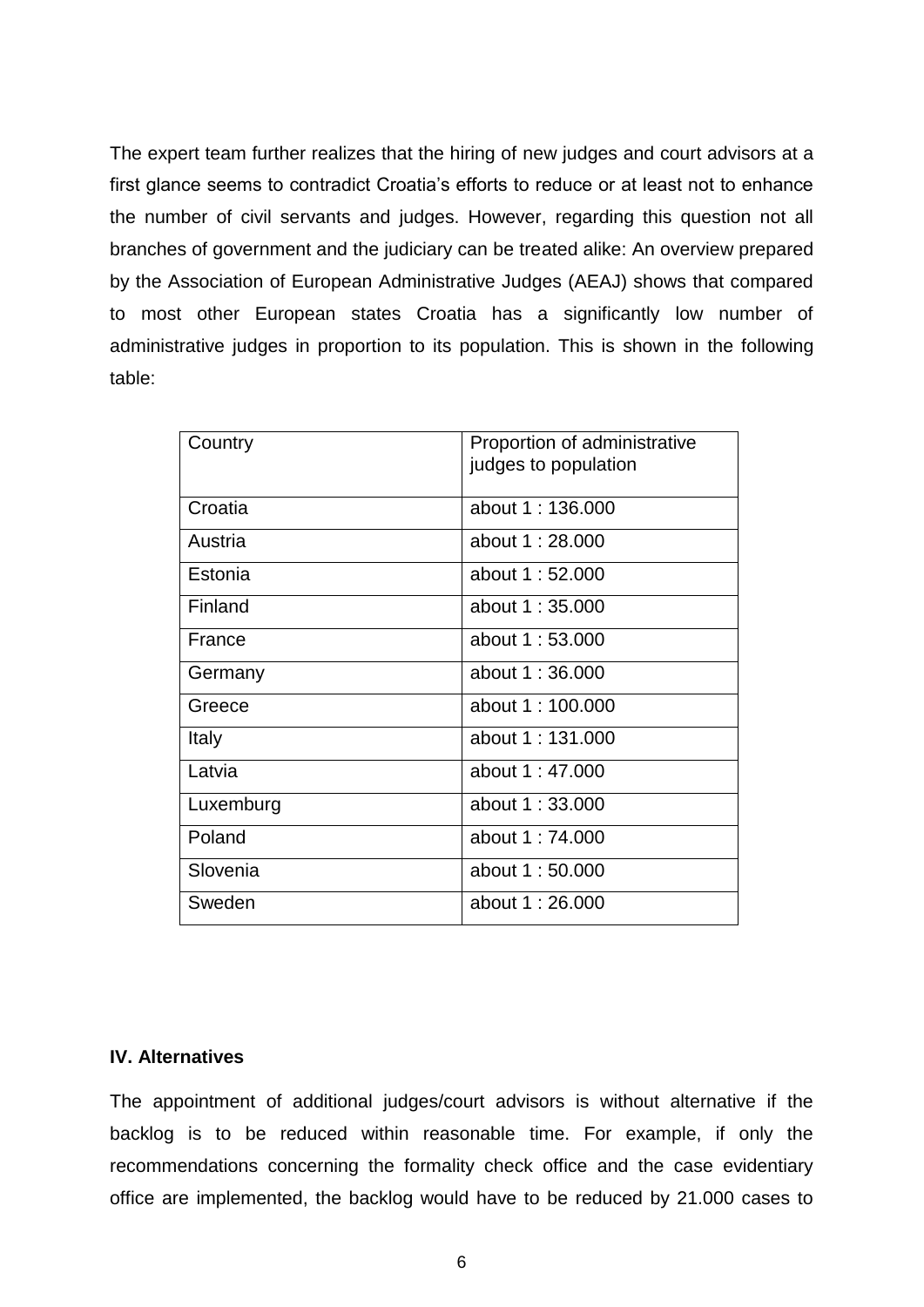17.000 cases in order to be able to solve pending cases in one year (61 judges/court advisors  $x$  280 cases/year = 17.000). In this case, the number of decided cases would exceed the number of new cases by about 2500/year  $(1.100 + 5 \times 280 =$ 2.500). Thus it would take more than eight years until the Administrative Court would be able to decide pending cases within one year  $(21.000 : 2500 = 8,4)$ .

The pace of the reduction of the backlog depends on the number of additionally appointed judges/court advisors. This relation is demonstrated by the following table:

| Number of additional judges/<br>court advisors | Number of decided cases ex-<br>ceeding new cases (per year) | <b>Number of remaining cases</b><br>(end of June 2011) |
|------------------------------------------------|-------------------------------------------------------------|--------------------------------------------------------|
| $17 + 5$                                       | 7.200                                                       | 20.000                                                 |
| $15 + 5$                                       | 6.700                                                       | 21.250                                                 |
| $13 + 5$                                       | 6.150                                                       | 22.600                                                 |
| $11 + 5$                                       | 5.600                                                       | 24.000                                                 |
| $9 + 5$                                        | 5.000                                                       | 25.500                                                 |
| $7 + 5$                                        | 4.450                                                       | 26.900                                                 |
| $5 + 5$                                        | 3.900                                                       | 28.250                                                 |
| $3 + 5$                                        | 3.350                                                       | 29.600                                                 |
| $0 + 5$                                        | 2.500                                                       | 31.800                                                 |

## **V. Conclusion**

The backlog at the Administrative Court can only be decreased in reasonable time by a combination of measures. The most important one is the appointment of additional judges/court advisors. This measure should be combined with the closure of the formality check office and the reduction of the number of persons working in the case